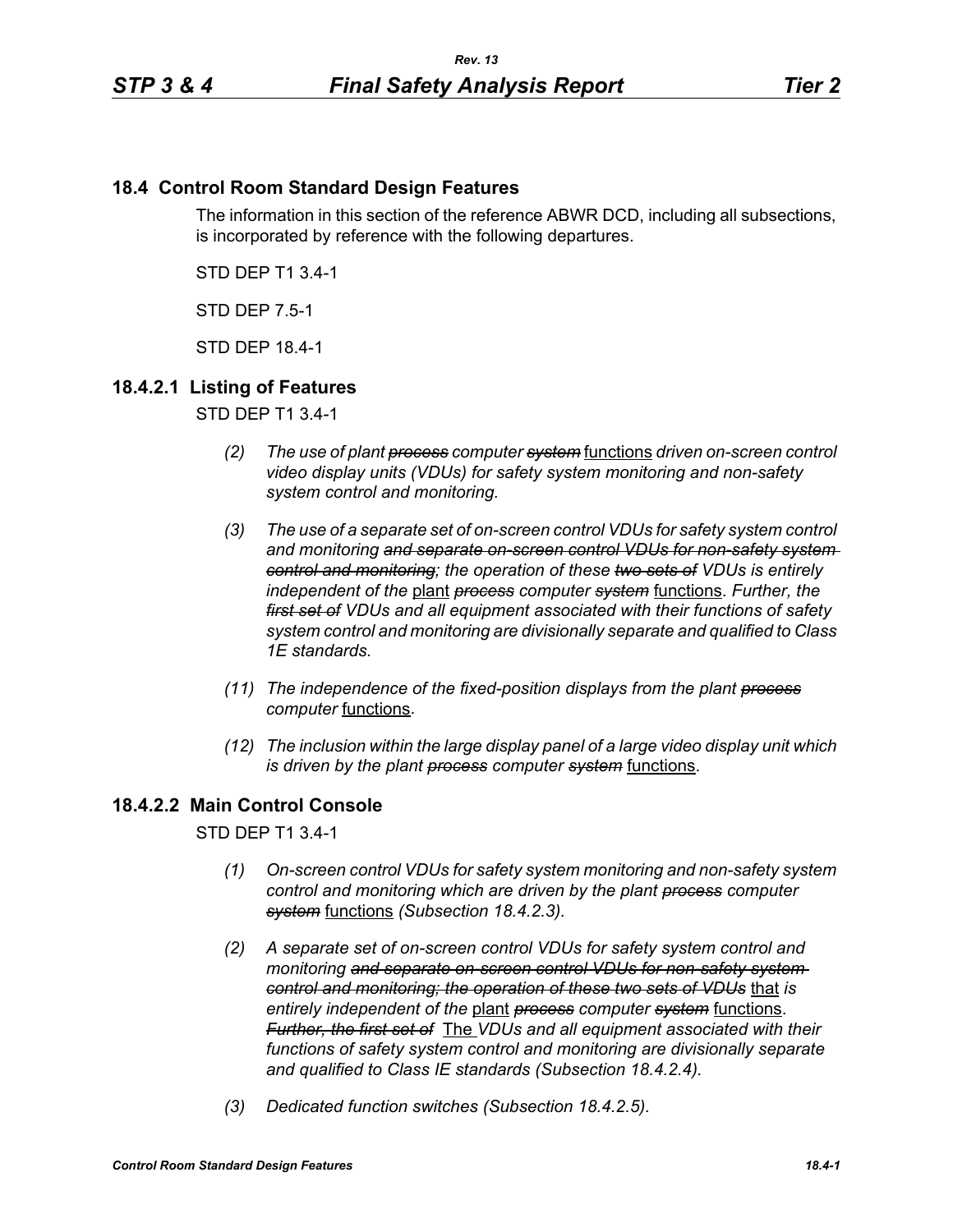#### STD DEP 18.4-1

*The main control console is also equipped with a limited set of dedicated displays for selected functions (e.g., the Standby Liquid Control System and the synchronization of the main generator to the electrical grid).*

#### **18.4.2.3 VDUs Driven by Plant** *Process Computer* **Functions** *Driven VDUs*

STD DEP T1 3.4-1

*A set of onscreen control VDUs is incorporated into the main control console design to support the following activities:*

- *(1) Monitoring of plant systems, both safety and non-safety nonsafety-related*
- *(2) Control of non-safety system components*
- *(3) Presentation of system and equipment alarm information*

*This set of VDUs is driven by the plant process computer system* functions. *Thus, data collected by the* plant *process computer* functions *is available for monitoring on these VDUs. All available display formats can be displayed on any of these VDUs.*

## **18.4.2.4 VDUs Independent of Plant** *Process Computer* **Functions** *Independent VDUs*

STD DEP T1 3.4-1

*A set of VDUs which are independent of the* plant *process computer* functions *are also installed on the main control console. These VDUs are each driven by independent processors. They are divided into two subsets:*

- *(1) The first subset consists of those These VDUs which are dedicated, divisionally separated devices. The VDUs in this group can only be used for monitoring and control of equipment within a given safety division. The VDUs are qualified, along with their supporting display processing equipment, to Class 1E standards.*
- *(2) The second subset of process computer independent VDUs are used for monitoring and control of non-safety plant systems. The VDUs in this subset are not qualified to Class 1E equipment standards.*

## **18.4.2.8 Fixed-Position Display**

STD DEP T1 3.4-1

*The fixed-position portion of the large display panel provides key plant information for viewing by the entire control room staff. The dynamic display elements of the fixed position displays are driven by dedicated microprocessor-based controllers which are independent of the plant process computer system* functions.